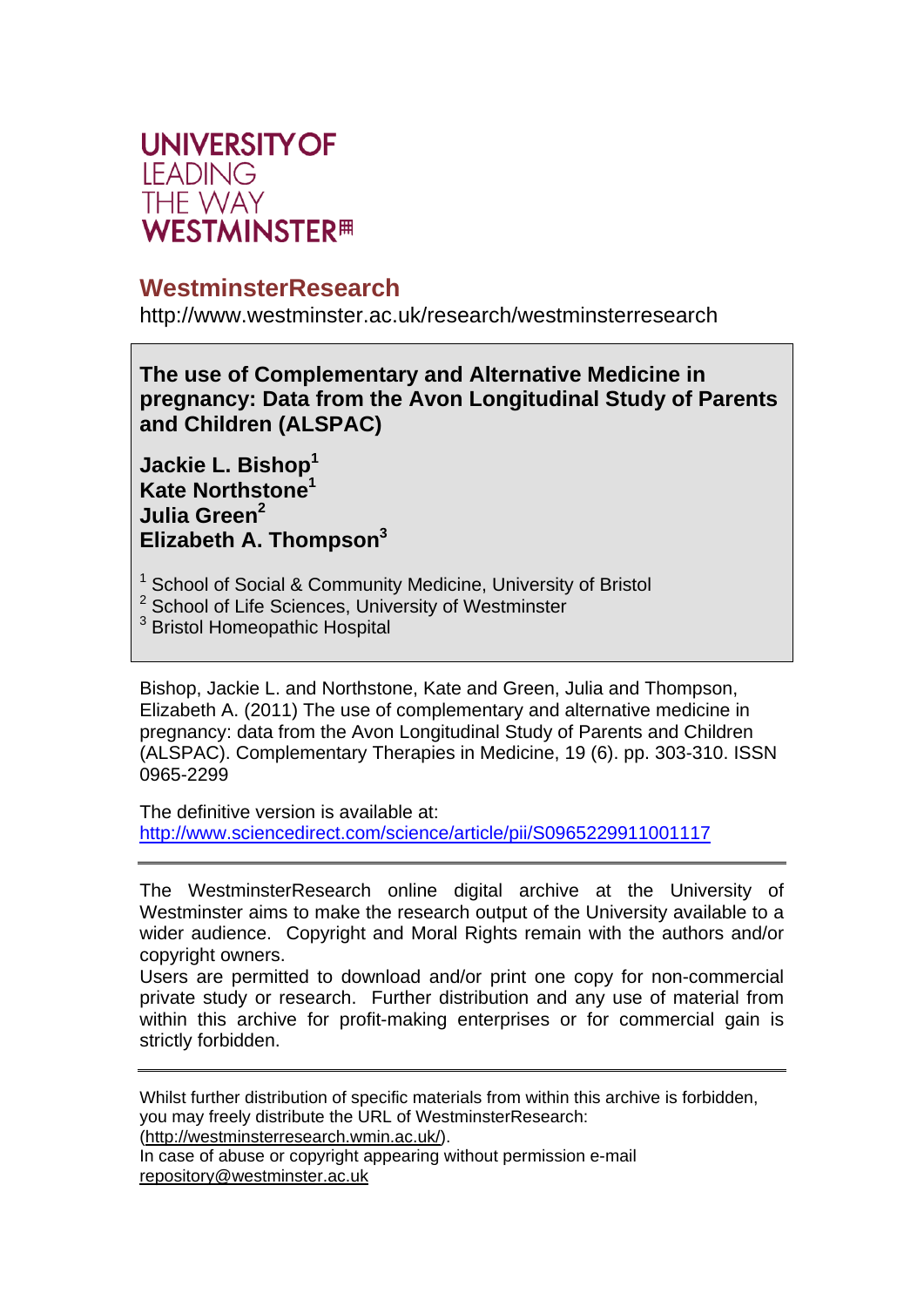**The use of Complementary and Alternative Medicine in pregnancy: data from the Avon Longitudinal Study of Parents and Children (ALSPAC)**

J.L. Bishop $1^*$  LCCH K. Northstone<sup>2</sup> BSc, MSc, PhD J.R. Green<sup>3</sup> FNIMH, PhD E.A. Thompson<sup>4</sup> BAOxon, MBBS, MRCP, FFHom

*University of Bristol, School of Social & Community Medicine, Barley House, Oakfield Grove, Bristol BS8 2BN, UK* 

- <sup>1</sup> University of Bristol, School of Social & Community Medicine, Barley House, Oakfield Grove, Bristol BS8 2BN, UK<br><sup>2</sup> University of Bristol, School of Social
- 2 University of Bristol, School of Social & Community Medicine, Oakfield House, Oakfield Grove, Bristol BS8 2BN, UK<br> $\frac{3}{1}$  University of Westminster, Saboal of I
- 3 University of Westminster, School of Life Sciences, 115 New Cavendish Street, London, W1W 6UW, UK
- 4 Bristol Homeopathic Hospital, Cotham Hill, Bristol, BS6 6JU, UK

\* Corresponding author: Tel.: 0117 3310192 Fax: 0117 3310080 Email: jackie.bishop@bristol.ac.uk (JL Bishop)

### **Keywords**

ALSPAC, CAM, pregnancy, herbal medicine, herbs, homeopathy, homeopathic medicine

Abstract word count: 297 Main text word count: 2999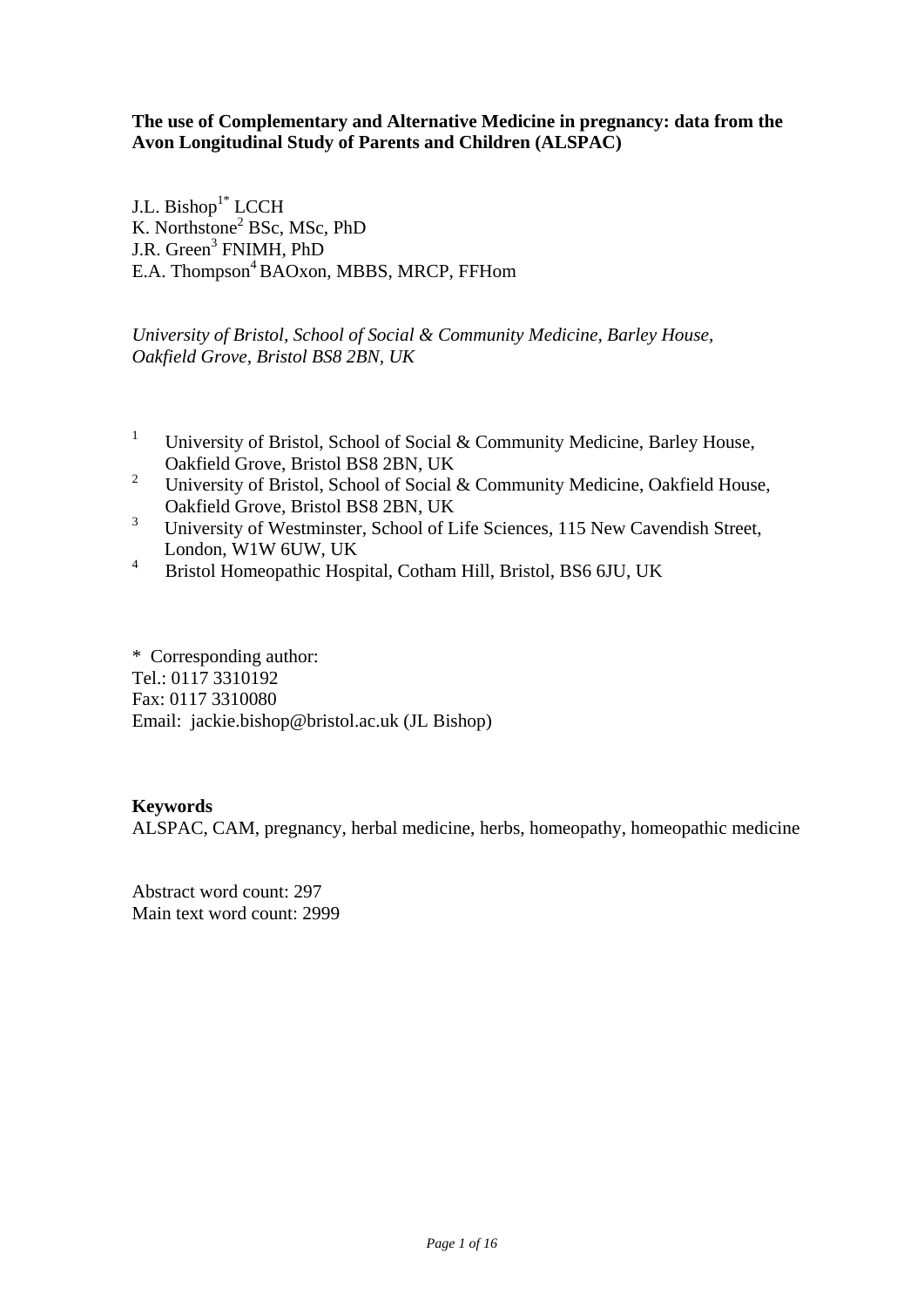# **Objectives**

To report the frequency of Complementary and Alternative Medicine (CAM) use by a population of pregnant women in the UK.

# **Design**

Four postal self-completion questionnaires completed at 8, 12, 18 and 32 weeks' gestation provided the source of CAMs used. Questions asked for written descriptions about the use of any treatments, pills, medicines, ointments, homeopathic medicines, herbal medicines, supplements, drinks and herbal teas.

# **Setting**

An observational, population-based, cohort study of parents and children of 14541 pregnant women residing within the former county of Avon in south-west England. Data was available for 14115 women.

# **Results**

Over a quarter (26.7%; n=3774) of women had used a CAM at least once in pregnancy, the use rising from 6% in the 1<sup>st</sup> trimester to 12.4% in the  $2<sup>nd</sup>$  to 26.3% in the  $3<sup>rd</sup>$ . Herbal teas were the most commonly reported CAM at any time in pregnancy (17.7%;  $n=2499$ ) followed by homeopathic medicine (14.4%;  $n=2038$ ) and then herbal medicine (5.8%; n=813). The most commonly used herbal product was chamomile used by 14.6% of women, the most commonly used homeopathic product was Arnica used by 3.1% of women. Other CAMs (osteopathy, aromatherapy, acupuncture/acupressure, Chinese herbal medicine, chiropractic, cranial sacral therapy, hypnosis, non-specific massage and reflexology) accounted for less than 1% of users.

# **Conclusions**

CAM use in pregnancy, where a wide range of CAMs has been assessed, has not been widely reported. Studies that have been conducted report varying results to this study (26.7%) by between 13.3% and 87% of pregnant women. Survey results will be affected by a number of factors namely the inclusion/exclusion of vitamins and minerals, the timing of data collection, the country of source, the number of women surveyed, and the different selection criteria of either recruiting women to the study or of categorising and identifying a CAM treatment or product.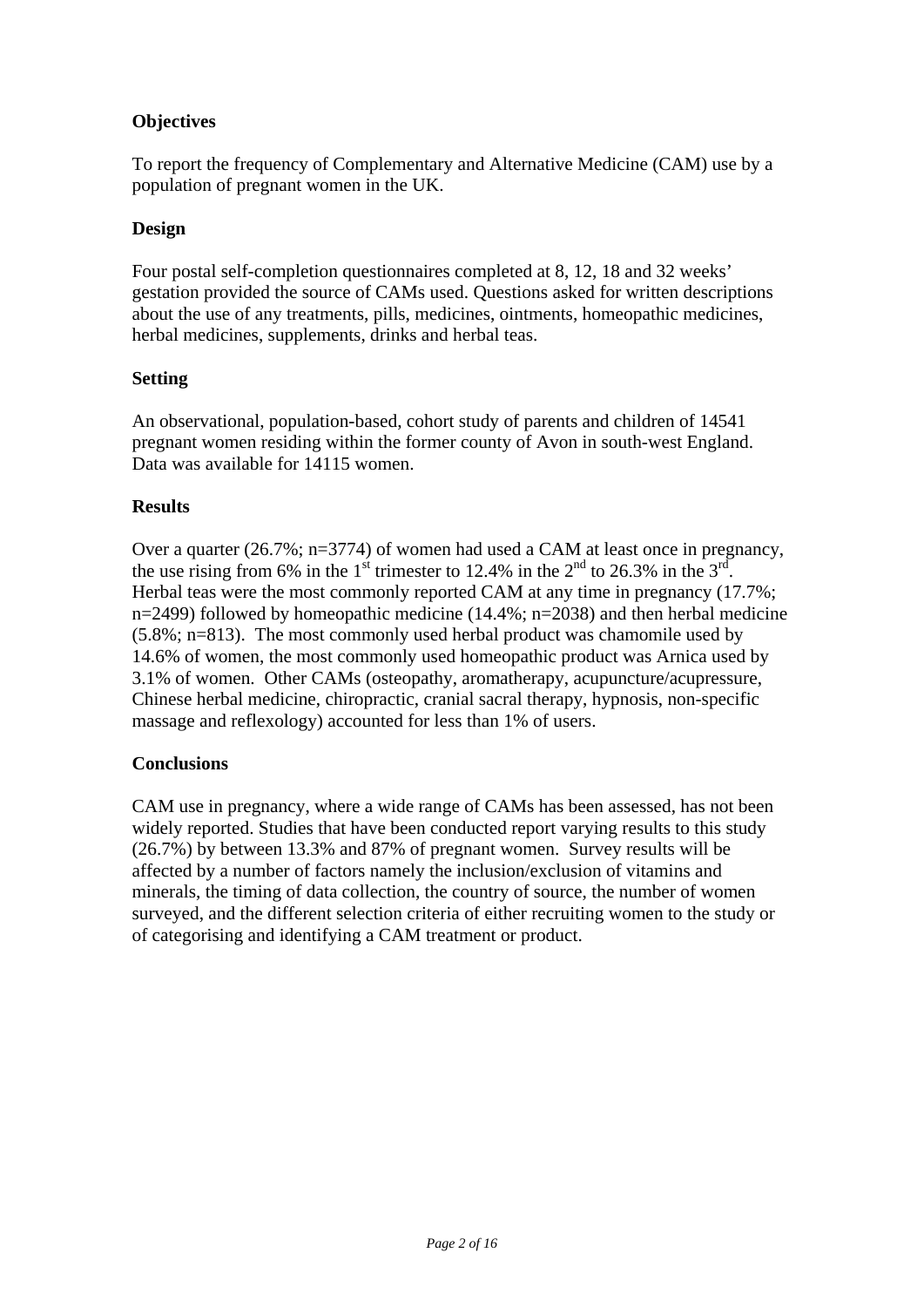# **Introduction**

Women are the most frequent users of Complementary and Alternative Medicine, (CAM), [1-6] compared to men they are more likely to use CAM and to self-treat using CAM products and therapies. [7] It would not be surprising that they would continue to use them in pregnancy where the prevalence of CAM has been reported to be as high as 87%.[8] Studies have shown that CAM products in pregnancy are most often used for the relief of nausea, vomiting, [7, 9-10] anxiety, stress, depression, backache, labour induction, headaches, migraine, urinary tract problems, cough/cold and indigestion. [11- 13]

Women may choose CAM in pregnancy to have control over their own health care, to continue a preferred way of treating their health, to use more natural (and hence perceived safer) treatment options in pregnancy and child birth, [5, 9, 14] or to select a treatment choice not covered by conventional medicine such as herbal raspberry leaf [15] or homeopathic Caullophylum [16] to prepare the womb and cervix for childbirth. Many studies confirm that herbal medicine, homeopathy, aromatherapy, reflexology, massage and acupuncture are popular CAM treatments employed by pregnant women. [6, 11-12, 17] Of these, herbal medicine is the individual CAM most often used in pregnancy [9, 13, 18] and is the CAM most likely to be recommended by midwives. [13, 19]

We sought to ascertain how many women within the Avon Longitudinal Study of Parents and Children (ALSPAC – otherwise known as 'The Children of the 90s') [20] in the south-west of England had taken or used a CAM in pregnancy. The study enrolled more than 14,000 women during pregnancy in 1991 and 1992. The women were not rewarded for their time in taking part but were informed on enrolment that the benefits in participating would be for future generations. The use of conventional medication in pregnancy by the same cohort of pregnant women was previously reported by Headley et al; [21] 83% of women had taken a conventional medicine during pregnancy and paracetamol was the most frequently reported substance. Only 7.6% of women did not report taking any medicinal product throughout the whole of their pregnancy. This research is, to our knowledge, the largest sample of pregnant women surveyed both for CAM and conventional medicine use and is the first time the use of CAM in pregnancy by a UK population has ever been quantified.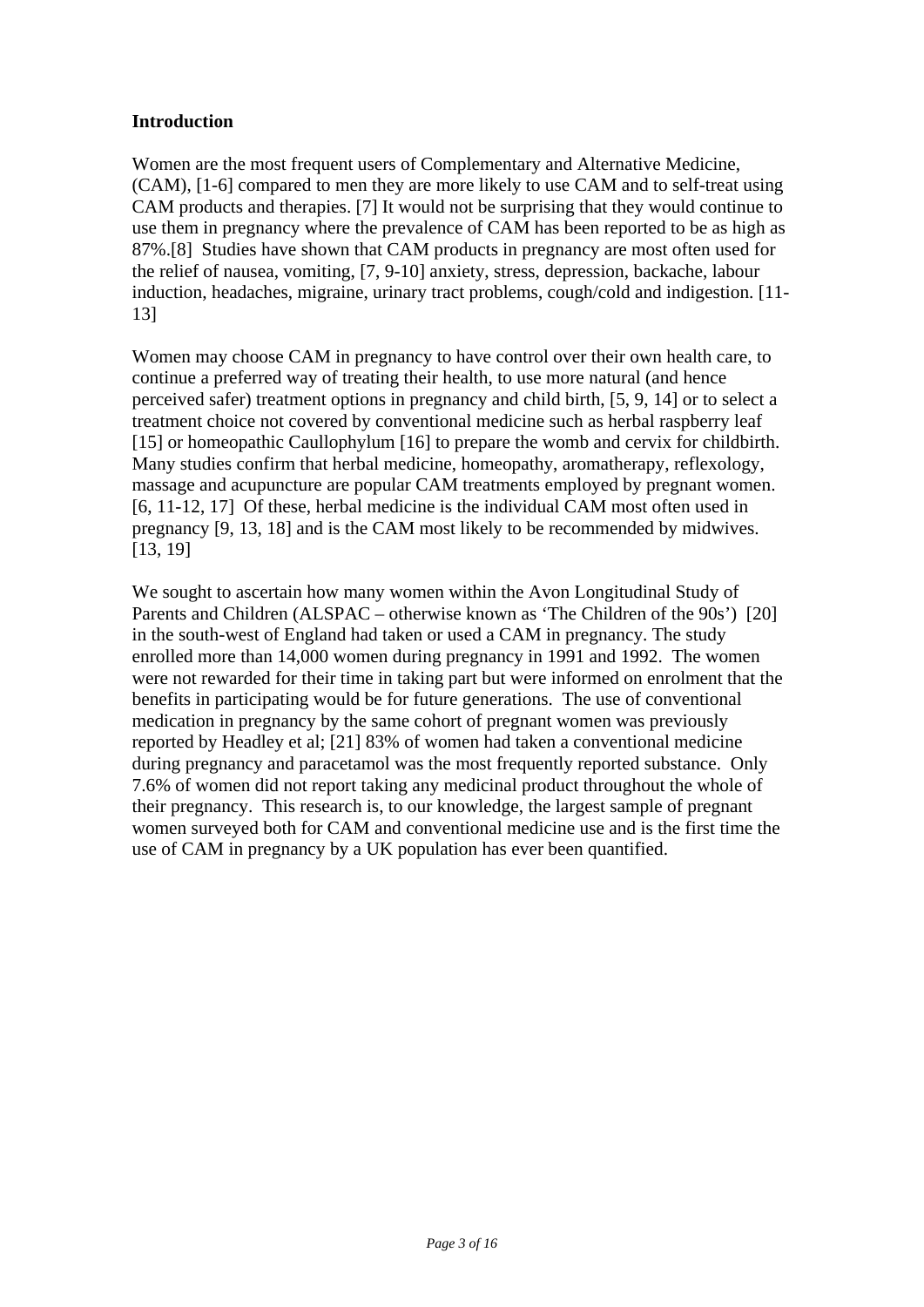# **Materials and Methods**

The Avon Longitudinal Study of Parents and Children (ALSPAC), [20] is a populationbased cohort study, designed to investigate the determinants of development, health and disease throughout childhood and beyond. Data has been collected regarding many aspects of the families' health, well-being, social, demographic, environmental and genetic features. Pregnant women resident in the former county of Avon in the southwest of England who had an expected date of delivery between  $1<sup>st</sup>$  April 1991 and  $31<sup>st</sup>$ December 1992 were eligible to take part. Of 14541 women enrolled, 14115 returned questionnaires completed during the ante-natal period. Ethical approval for the study was obtained from the ALSPAC Law and Ethics Committee and the three local research ethics committees.

The mother completed four self-completion questionnaires during pregnancy at 8, 12, 18 and 32 weeks gestation. The source of CAM information was obtained from questions regarding the use of medications, ointments, drinks, teas and treatments from early to late pregnancy (Table 1). The results from the 8 and 12 week questionnaires were combined for the  $1<sup>st</sup>$  trimester, week 18 relates to the  $2<sup>nd</sup>$  trimester and week 32 to the 3rd.

All questions asked for a written description of the products or treatments used. The descriptions were keyed as free text responses, and identified and categorised as a CAM by a Research Assistant/Homeopath (JLB), a Medical Herbalist (JRG) and a Consultant Homeopath (EAT). The frequencies of herbal products were separated into either herbal teas or herbal medicines. The frequencies of CAMs were from the coded text answers and the tick box responses (either 'yes' or 'no') relating to the specific homeopathic questions at week 18 (question 5) and week 32 (question 9), and the herbal tea question at week 32 (question 11). Any 'yes' tick box response with an inaccurate description of a homeopathic product or a herbal tea was recoded to 'no'.

# **Statistical methods**

All data was analysed using SPSS v. 15. The associations between CAM use and mother's age at delivery, employment status, ethnicity, education, housing tenure, marital status and social class were performed using chi-squared tests.

# **Results**

### *All CAMs*

A total of 3774 women (26.7%) used a CAM at least once during pregnancy (Table 2). The use of CAM increased from 6% in the  $1<sup>st</sup>$  trimester, to 12.4% in the  $2<sup>nd</sup>$ , to 26.3% in the 3<sup>rd</sup> trimester.

Table 3 presents the frequency of CAM treatments reported during each trimester and for pregnancy overall (any use in pregnancy). Herbal medicine was the most commonly reported CAM in the  $1<sup>st</sup>$  trimester (2.4%), homeopathic medicine was the most used CAM in the  $2^{nd}$  trimester (9.8%) and herbal tea was the most used CAM in the  $3^{rd}$ (18.5%). Throughout the whole of pregnancy, herbal teas were the most commonly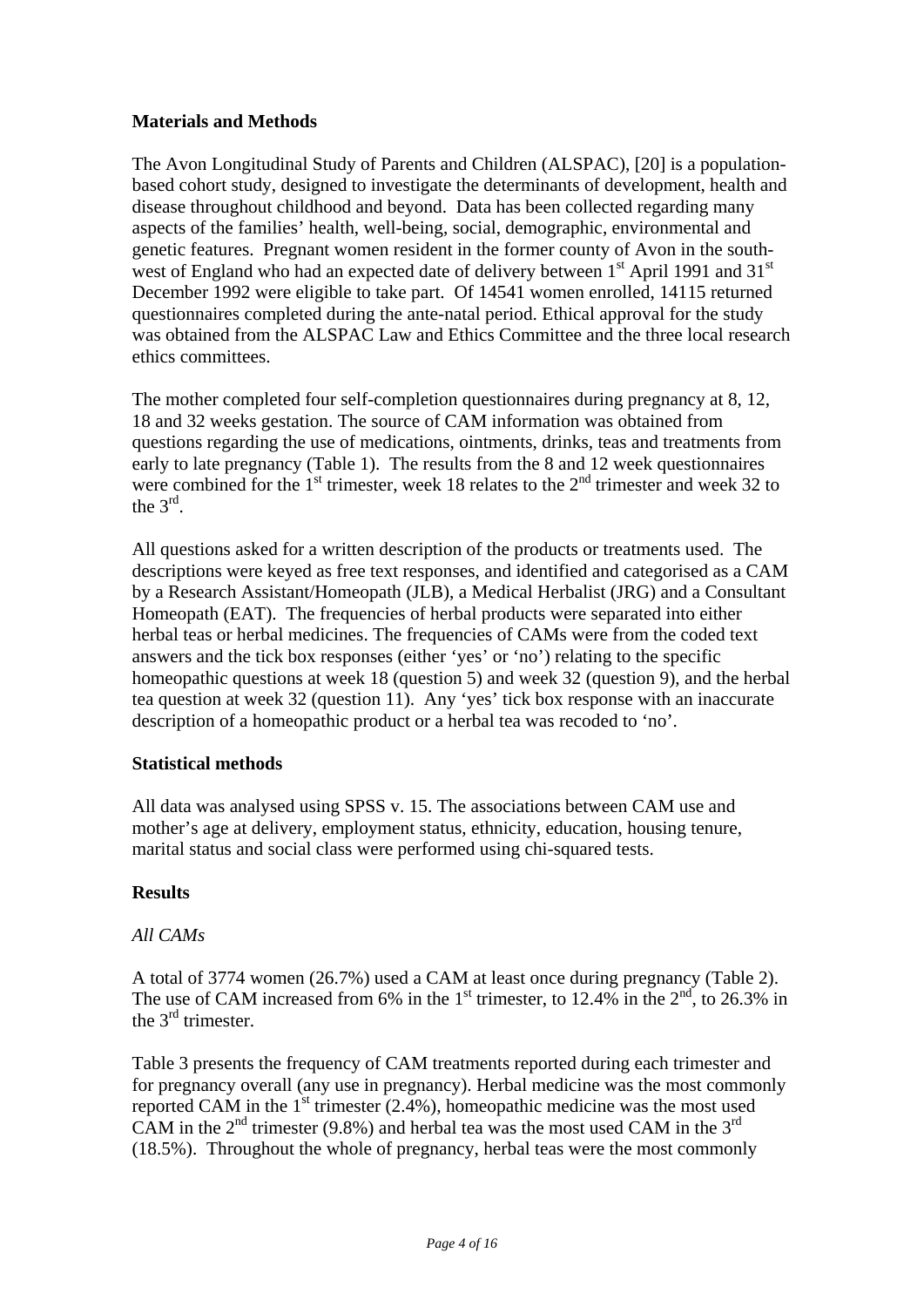reported CAM at any time (17.6%), followed by homeopathy (14.4%) and then herbal medicine (5.7%).

# *Herbal teas and herbal medicine*

The use of herbal tea was considerably higher in the  $3<sup>rd</sup>$  trimester (18.5% compared to 2.3% in the 1<sup>st</sup> trimester and 3.6% in the  $2<sup>nd</sup>$ ) while herbal medicine use remained fairly constant throughout pregnancy (from 2.4% in early pregnancy to 3.3% in middle pregnancy to 3.2% in later pregnancy). (Table 3). The most commonly reported herbal product in the  $1<sup>st</sup>$  and  $2<sup>nd</sup>$  trimesters was evening primrose oil (7.8% and 4.4%) respectively), chamomile was the most commonly used herbal product in the 3<sup>rd</sup> trimester (14.6%). The most popular herbal products used at any time were chamomile (14.6% of all CAM users), followed by peppermint (14.2%), raspberry leaf (11.8%), and rosehip (7.3%). (Table 4)

### *Homeopathic medicine*

Homeopathic medicine use increased steadily during pregnancy from 1.8% of women in the 1<sup>st</sup> trimester to 9.8% in the  $2<sup>nd</sup>$  to 12.8% in the  $3<sup>rd</sup>$  (Table 3). By trimester, the most commonly used homeopathic product was Ipecac in the  $1<sup>st</sup>$  trimester (4.9%), and Arnica (tablets and cream) in both the  $2<sup>nd</sup>$  and  $3<sup>rd</sup>$  trimesters (5.4% and 1.4% respectively) (Table 4). The three most popular homeopathic products used at any time in pregnancy were Arnica (tablets and cream) (3.1% of all CAM users), followed by Ipecac (1.9%), and Calendula (tablets and cream) (1.4%) (Table 4).

### *Aromatherapy oils*

Few women reported the use of aromatherapy oils during pregnancy  $\left($ <1.0%) (Table 3). Lavender oil was the most often used oil at each trimester of pregnancy (0.7%, 0.6% and 0.3% respectively). The most popular oils used at any time were lavender (0.5%), followed by eucalyptus (0.4%), and peppermint/spearmint (0.3%). (Table 4).

### *All other CAMs*

Osteopathy was used by 15 (0.11%) of women, acupuncture/acupressure by 7 women (0.05%), reflexology, cranial sacral therapy, hypnosis and massage were used between 1 to 3 women for each therapy. Use of Chinese herbal medicine remained constant throughout pregnancy by 4 to 6 women within each pregnancy trimester and by 12 (0.08%) women overall at any time (Table 3).

### *Socio-demographic characteristics*

The use of CAM increased with the age of the mother with older mothers more likely to have used a CAM than younger mothers (43.5% of CAM users were aged 35-40+ compared to 34.9% aged 30-34 years, 25% aged 25-29 years and 15.2% aged 24 and under). CAM users were more likely to be working mothers (34.2%) compared to 28.4% who were unemployed, or not working due to ill health retirement or being on a training scheme (26.8%). More non-white mothers (40.2%) compared to white mothers (29.3%) had taken a CAM and just over half (54.2%) of all mothers who had taken a CAM were educated to degree level, the highest educational level, compared to 13.9%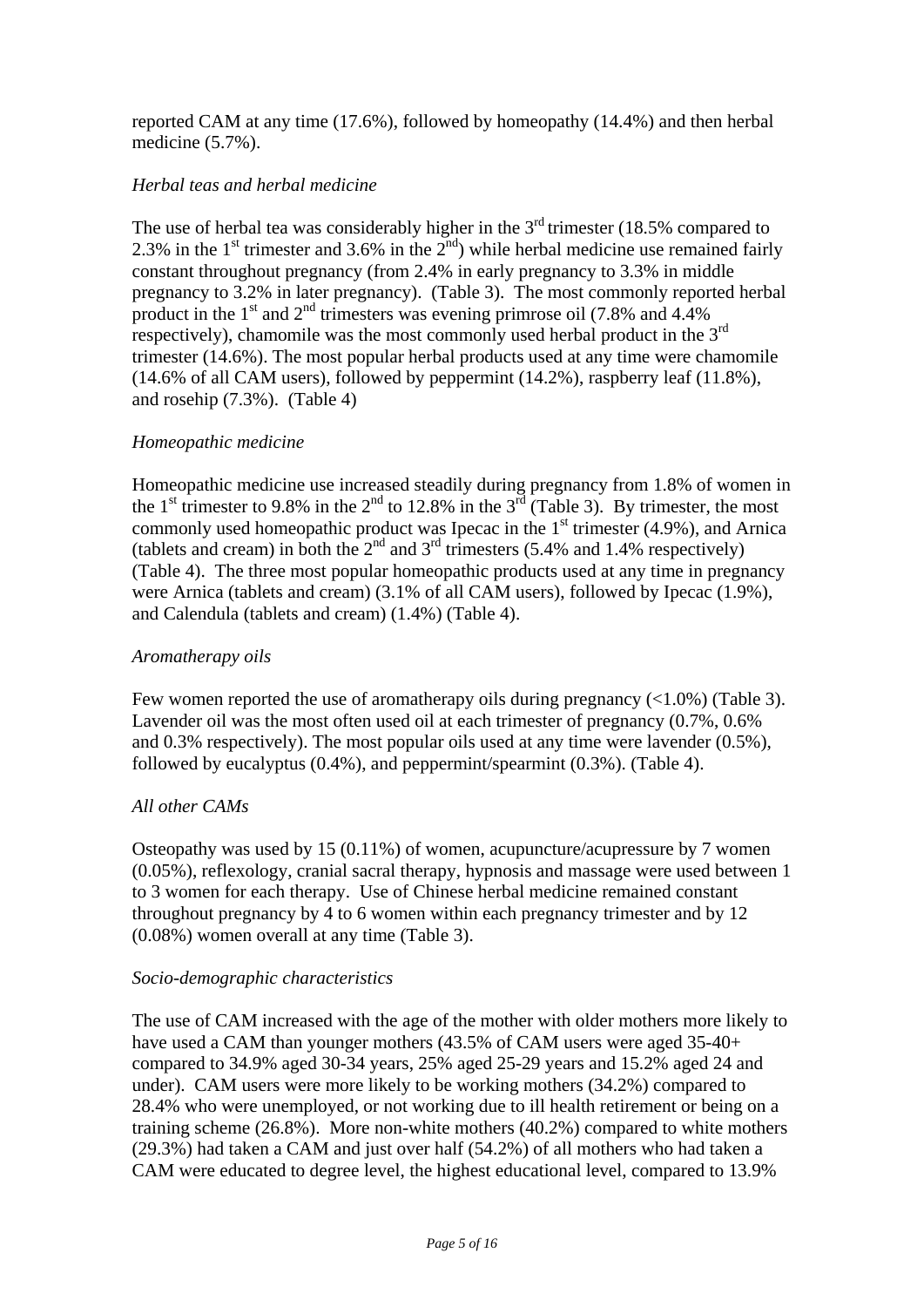who had achieved a CSE (Certificate of Secondary Education), the lowest type of educational qualification. CAM users were more likely to own their own homes (30.3%) compared to 29.2% who privately rented a home or 13.5% who rented a home from the local council. CAM users were also more likely to be married (28.8%) compared to 26.9% who were widowed/divorced/separated or never married (22.7%). More CAM users  $(51.6\%)$  were of the highest Social Class rating  $(I - hig)$ professional and managerial occupations) compared to 17.9% who were of the lower Social Class rating (V – unskilled occupations). (Table 5)

# **Discussion**

In this study representing a UK population, out of 14115 women, 26.7% had reported using a CAM at least once during pregnancy. Herbal teas and homeopathic medicine accounted for the largest use by 17.6% and 14.4% respectively of this pregnancy sample whilst herbal medicine was used by 5.7% of women. The use of any herbal product (herbal tea and herbal medicine combined) was reported by 20% of pregnant women. Chamomile was the most commonly reported herbal product at any time in pregnancy (14.6% of all CAM users) and Arnica (tablets and cream) was the most often used homeopathic product taken at any time in pregnancy (3.1% of all CAM users).

Whilst the format of the CAM questions (requiring a text description of the actual products used) enabled accurate identification and categorisation of the individual CAM products taken, the survey results may have been influenced by a number of factors. Recall bias may have been an issue for the respondents but as the questionnaires were administered at 4 time points during pregnancy the maximum time period that women were asked to recall CAM use was 'within the last 3 months'. The wording of the questions to capture CAM use may have favoured the reporting of products that could either be 'taken' or 'used' and, as such, some 'applied' CAM treatments such as acupuncture, hypnosis, or reflexology may have been under-reported. Similarly, the wording of the questions asking to 'remember to include any homeopathic or herbal preparations', may have made the questions suggestive, and by not always having the same questions and exact wording of the questions repeated at each time point may have lead to uncertainty or bias of reporting CAMs within each pregnancy trimester. Also we did not know the intention of CAM use and whether the mothers were always looking for a medicinal action. Those women who had taken herbal teas may have done so as a substitute to caffeinated beverages or simply because they liked the taste rather than for any specific treatment or effect.

The use of CAM in pregnancy *as a whole* (where a range of CAMs have been assessed) has not been widely reported [12], those studies that have been conducted report varying results to ours (26.7%). One study in Australia reported CAM use as high as 87%. [8] A Canadian study of women suffering from nausea and vomiting in pregnancy and their use of CAM reported use by 61% of women; [9] three US studies have reported CAM use by 13.3% [22] 31.3% [11] and 48% of women. [23] The variance in reported prevalence could be explained by a number of factors, namely, the timing of data collection (either prospectively during pregnancy or retrospectively at a later time), the country of source, the number of women surveyed, and the different selection criteria of either recruiting women to the study or of categorising and identifying a CAM treatment or product. Ranzini et al [11] selected women to their study on the basis of whether they had used a CAM product for the treatment of nausea and vomiting in pregnancy.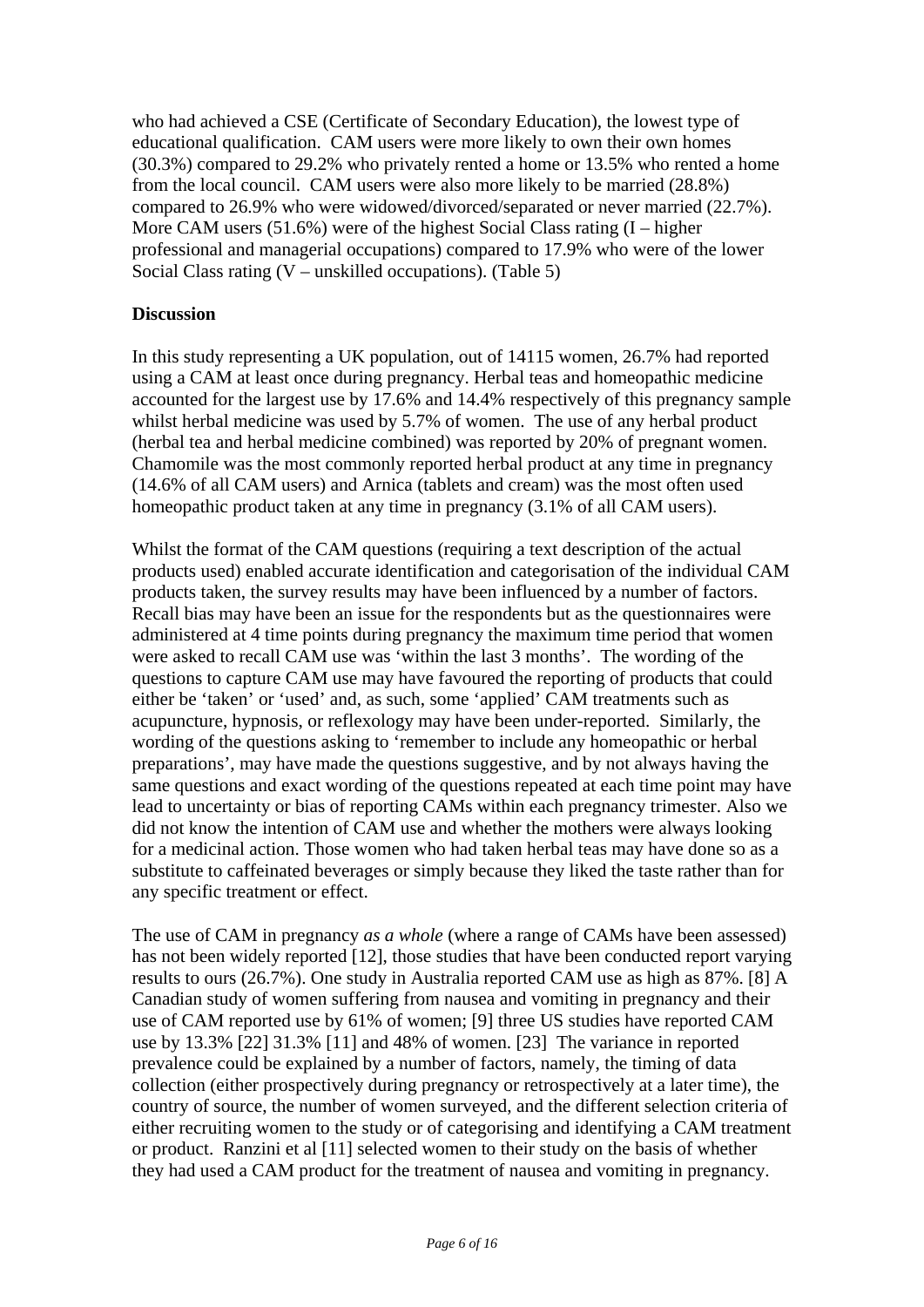Hollyer et al, [9] included vitamins, minerals and health supplements within their selection criteria of a CAM product whereas Gibson et al [22] included the therapies of aromatherapy, meditation/relaxation, chiropractic, yoga, acupressure, therapeutic touch, homeopathy, acupuncture, reflexology and herbal medicine within their selection criteria.

Some CAMs can be wrongly identified and some can be categorised into more than one form of treatment and these factors will affect survey results. A study looking at herbal remedies used during pregnancy [24] categorised lavender as a herbal product whereas lavender could also be categorised and counted as an aromatherapy product. When we studied the use of homeopathic products to age 8.5 years by the children in the ALSPAC cohort [25] 10% of the products described by the parents had been wrongly identified as a homeopathic one; herbal products were most likely to be confused as a homeopathic product. As a consequence, studies that use only tick box choices to elicit CAM use run the risk of survey respondents incorrectly identifying and/or categorising a CAM product.

Discounting vitamins and minerals, the majority of studies confirm, like ours, that herbal products (teas and medicines) are the CAM most often used during pregnancy. Herbal medicine is also the CAM that has been most researched during pregnancy. [11, 18-19, 22, 26-27] The use of herbal products in pregnancy appears to be frequent and widespread worldwide. It has been reported in Italy to be as high as 70.7%, [28] and in Australia to be between 14% [29] and 36%. [26] A US study reported that 9.1% of pregnant women had used a herbal supplement, [22] and in Nigeria 12% of pregnant women had reported the use of herbs native to that country. [30] Finally a South African study reported the use of herbal products by 55% of pregnant women. [31] The use of herbal medicines by expectant women in the UK was reported by a recent study where 578 women were surveyed for their use of herbal remedies. Of those women surveyed 334 (57.8%) had used a herbal product during pregnancy and the most often used herbal products were ginger, cranberry and raspberry leaf. [24]

Within other studies reporting the frequency of herbs used in pregnancy, chamomile, like our study, was one of the most commonly used herbs. [19, 22-23, 26, 32] With ginger and peppermint, it is one of the most frequently used herbs to treat morning sickness. [32] Chamomile is traditionally taken as a herbal tea to reduce anxiety, aid sleep, and help alleviate gastrointestinal symptoms. [33] Research has shown it has antiinflammatory, antibacterial and sedating properties. [34] Two studies investigating the reasons for herbal use in pregnancy found that chamomile was taken for relaxation and to help sleep [24, 26] and to aid digestion and help alleviate the symptoms of nausea. [26] The study by Forster et al [26] found that 83% of women who had taken chamomile for relaxation, calming, to help sleep, aid digestion and nausea had found that it had helped their symptoms.

Homeopathy has been shown to be commonly used during pregnancy [35] but data on the actual frequency of its use is limited. 14.4% of users in the current study is similar to another UK study that reported use by 10% of women.[17] Little is known about how often individual homeopathic products have been used during pregnancy. Arnica (tablet and cream) was the remedy most often used at any time in pregnancy by this pregnancy sample. It is a popular first aid remedy for soft tissue bruising and trauma; its antihaemorrhagic effects have been researched in pregnancy for reducing postpartum blood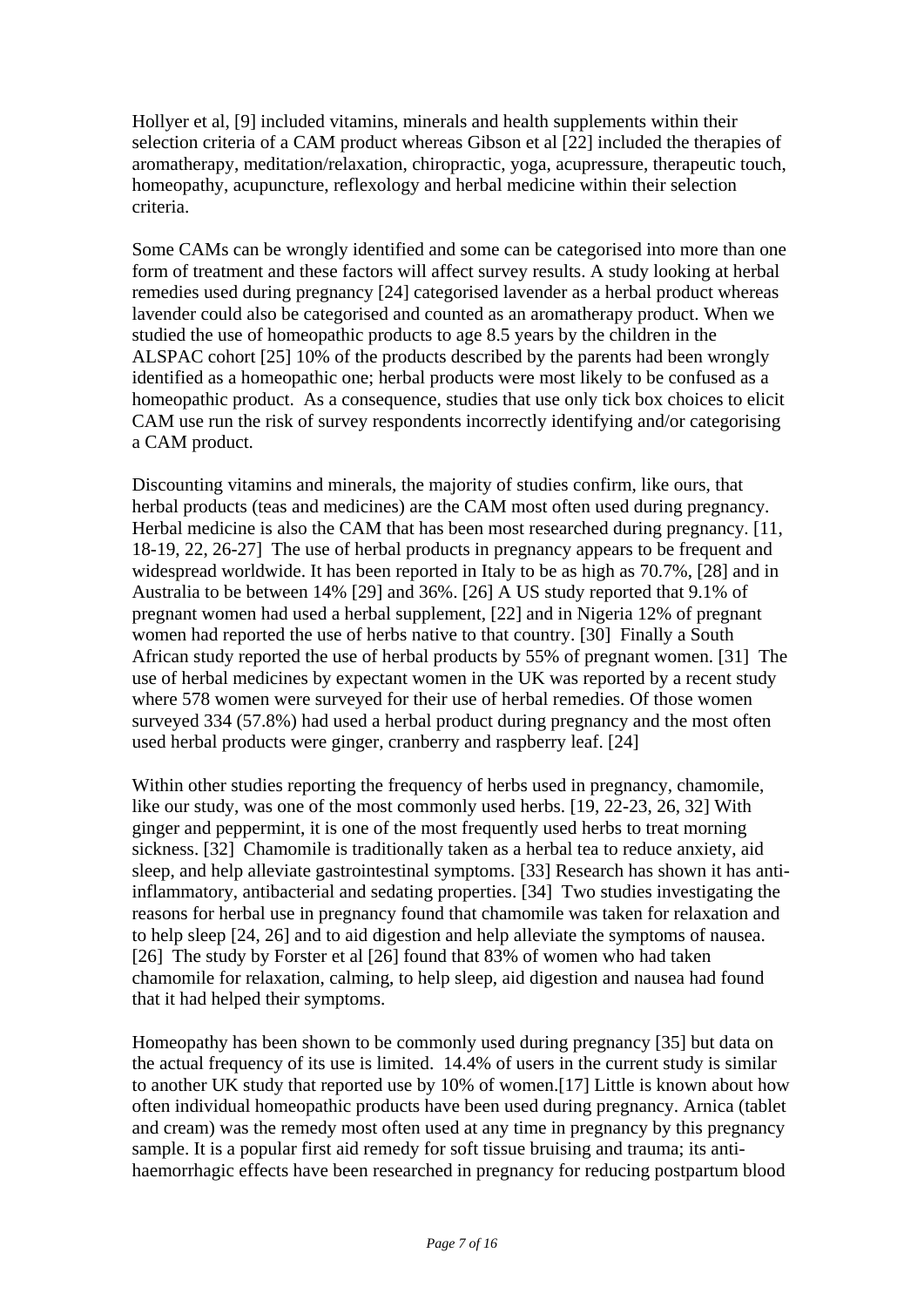loss [36] and it is recommended as a remedy following childbirth to reduce bruising, swelling and pain. [35]

Aromatherapy, the fourth most used CAM within this study, is generally used for relaxation, stress and well-being. [37] Some oils such as cinnamon, clove, and lemon have been shown to have antibacterial and antiseptic properties. [38] Little research (if any) has been conducted on the frequency of aromatherapy use during pregnancy, however, a few studies have been conducted in relation to its effects on antenatal stress and anxiety, pregnancy well-being and clinical effectiveness. [39-41] An audit conducted in 2002 on a UK Maternity Unit showed that aromatherapy oils had a positive effect in normalising childbirth and increasing mothers' satisfaction of their experience of labour, [42] and in another study, lavender oil used as a bath additive, showed a positive effect in reducing perineal discomfort following childbirth. [41]

The research presented here suggests that women are using CAM as part of a self care approach which could be encouraged in a modern and sustainable health care system. A self care website which also guides people through some of the evidence about safety and effectiveness has been launched by the University of Westminster. [43] Further research is needed to continue to develop the evidence base for non-pharmaceutical approaches which become an important resource for symptom control in pregnancy especially as many articles conclude that evidence-based research is lacking into the effects of taking CAMs in pregnancy, either singularly, or when combined with other medications. [18, 24, 44-47]

Whilst conventional medicines are seen as being potentially more harmful to the fetus, [48] many medications such as antacids, analgesics and antibiotics are still widely used at this time [21, 48-49] as is the concomitant use of combining different forms of medications namely over-the-counter products, conventional medicines and herbal medicines. [18, 45-46, 50-51] ALSPAC has collected pertinent information on maternal health throughout and following pregnancy, and on the health of the baby during pregnancy, at birth and into adulthood. Suggested further research could be directed into the numbers and types of medications taken when combined with herbal and homeopathic products in pregnancy and into the effects (with emphasis on safety) of taking these products, either singularly or concomitantly, with conventional medicines at this time.

# **Acknowledgements**

We are extremely grateful to all the families who took part in this study, the midwives for their help in recruiting them, and the whole ALSPAC team, which includes interviewers, computer and laboratory technicians, clerical workers, research scientists, volunteers, managers, receptionists and nurses. The UK Medical Research Council, the Wellcome Trust and the University of Bristol currently provide core support for ALSPAC.

This publication is the work of the authors and Jackie Bishop will serve as guarantor for the contents of this paper. Work leading up to this project was partly funded by the Arthritic Association and the Blackie Foundation Trust.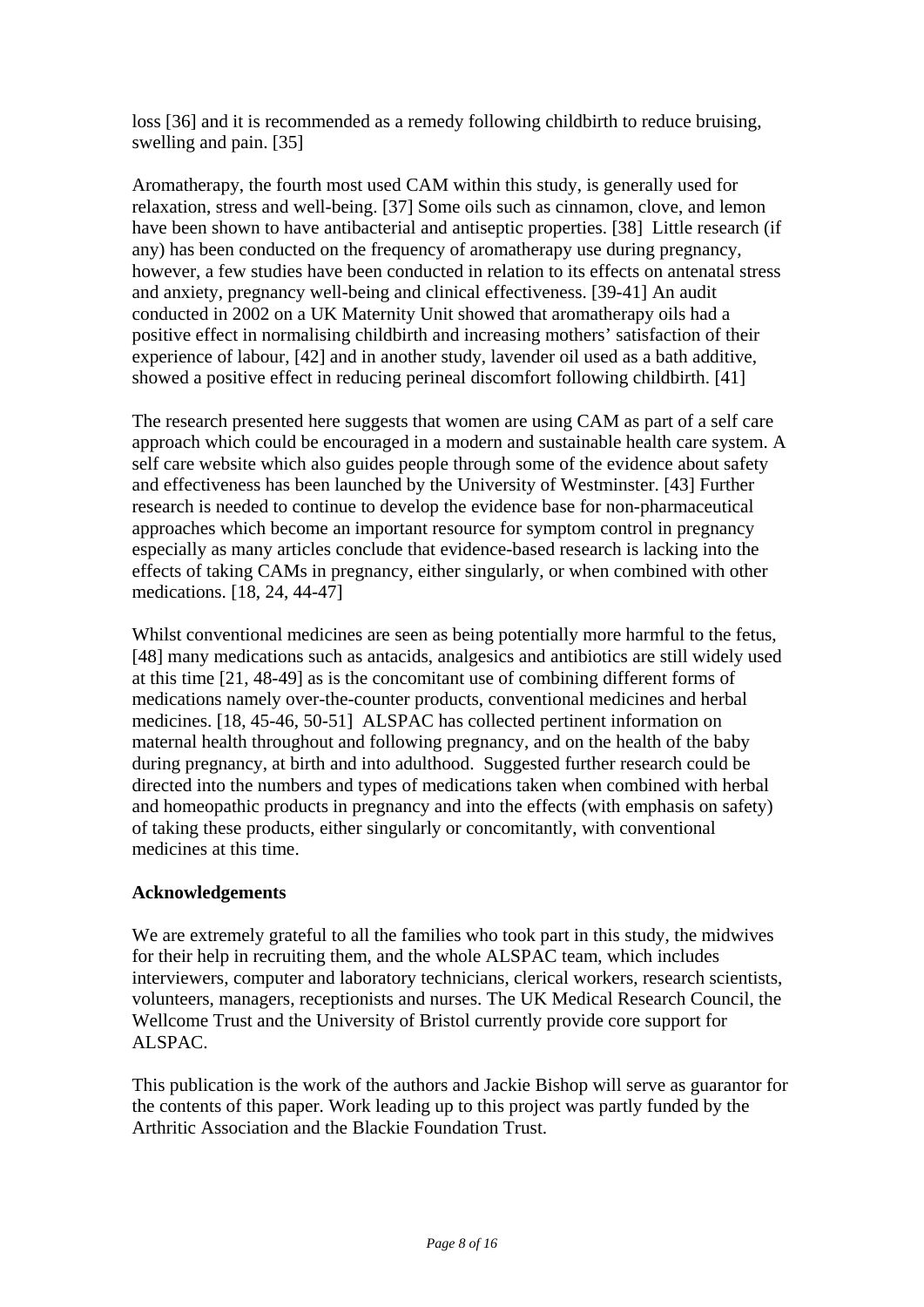### References

- 1. Thomas, K. and P. Coleman, *Use of complementary or alternative medicine in a general population in Great Britain.* Journal of Public Health, 2004. **26**: p. 152- 157.
- 2. Tiran, D., *Complementary therapies in pregnancy: midwives' and obstetricians' appreciation of risk.* Complementary Therapies in Clinical Practice, 2006. **12**: p. 126-131.
- 3. Adams, J., G. Easthope, and D. Sibbritt, *Exploring the relationship between women's health and the use of complementary and alternative medicine.* Complementary Therapies in Medicine, 2003. **11**: p. 156-158.
- 4. Beal, M., *Women's use of complementary and alternative therapies in reproductive health care.* Journal of Nurse Midwifery, 1998. **43**: p. 224-234.
- 5. Ernst, E., *Herbal medicinal products during pregnancy: are they safe?* British Journal of Obstetrics and Gynaecology, 2002. **109**(3): p. 227-35.
- 6. Smith, C.A. and S. Cochrane, *Does acupuncture have a place as an adjunct treatment during pregnancy? A review of randomized controlled trials and systematic reviews.* Birth (Berkeley, Calif ), 2009. **36**(3): p. 246-53.
- 7. Murphy, P., *Alternative therapies for nausea and vomiting of pregnancy.* Obstetrics & Gynecology, 1998. **91**(1): p. 78-81.
- 8. Gaffney, L. and C. Smith, *Complementary and alternative medicine in obstetrics.* Birth Issues, 2004. **13**: p. 43-50.
- 9. Hollyer, T., et al., *The use of CAM by women suffering from nausea and vomiting during pregnancy.* BMC Complementary and Alternative Medicine 2002. **2**: p. 5.
- 10. Tiran, D., *Complementary therapies for nausea in pregnancy.* Modern Midwife, 1996. **6**(3): p. 19-21.
- 11. Ranzini, A., A. Allen, and Y. Lai, *Use of complementary medicines and therapies among obstetric patients.* Obstetrics & Gynecology, 2001. **Suppl. 4**: p. S46.
- 12. Skouteris, H., et al., *Use of complementary and alternative medicines by a sample of Australian women during pregnancy.* Australian & New Zealand Journal of Obstetrics & Gynaecology, 2008. **48**: p. 384-390.
- 13. Allaire, A. and S. Wells, *Complementary and Alternative Medicine in Pregnancy: A Survey of North Carolina Certified Nurse-Midwives.* Obstetrics & Gynecology 2000. **95**: p. 19-23.
- 14. Low Dog, T., *The use of botanicals during pregnancy and lactation.* Alternative Therapies in Health and Medicine, 2009. **15(1)**(Jan-Feb): p. 54-8. (Review).
- 15. Simpson, M., et al., *Raspberry leaf in pregnancy: its safety and efficacy in labor.* Journal of Midwifery & Women's Health, 2001. **46**(2): p. 51-9.
- 16. Summers, L., *Methods of cervical ripening and labor induction.* Journal of Nurse-Midwifery, 1997. **42**(2): p. 71-85.
- 17. Tiran, D., *Complementary strategies in antenatal care.* Complementary Therapies in Nursing and Midwifery, 2001. **7**(1): p. 19-24.
- 18. Conover, E.A., *Herbal agents and over-the-counter medications in pregnancy.* Best Practice & Research. Clinical Endocrinology & Metabolism, 2003. **17**(2): p. 237- 51.
- 19. Pinn, G. and L. Pallett, *Herbal medicine in pregnancy.* Complementary Therapies in Nursing and Midwifery, 2002. **8**(2): p. 77-80.
- 20. Golding, J., et al., *ALSPAC The Avon Longitudinal Study of Parents and Children I. Study Methodology.* Paediatric and Perinatal Epidemiology, 2001. **15**: p. 74-87.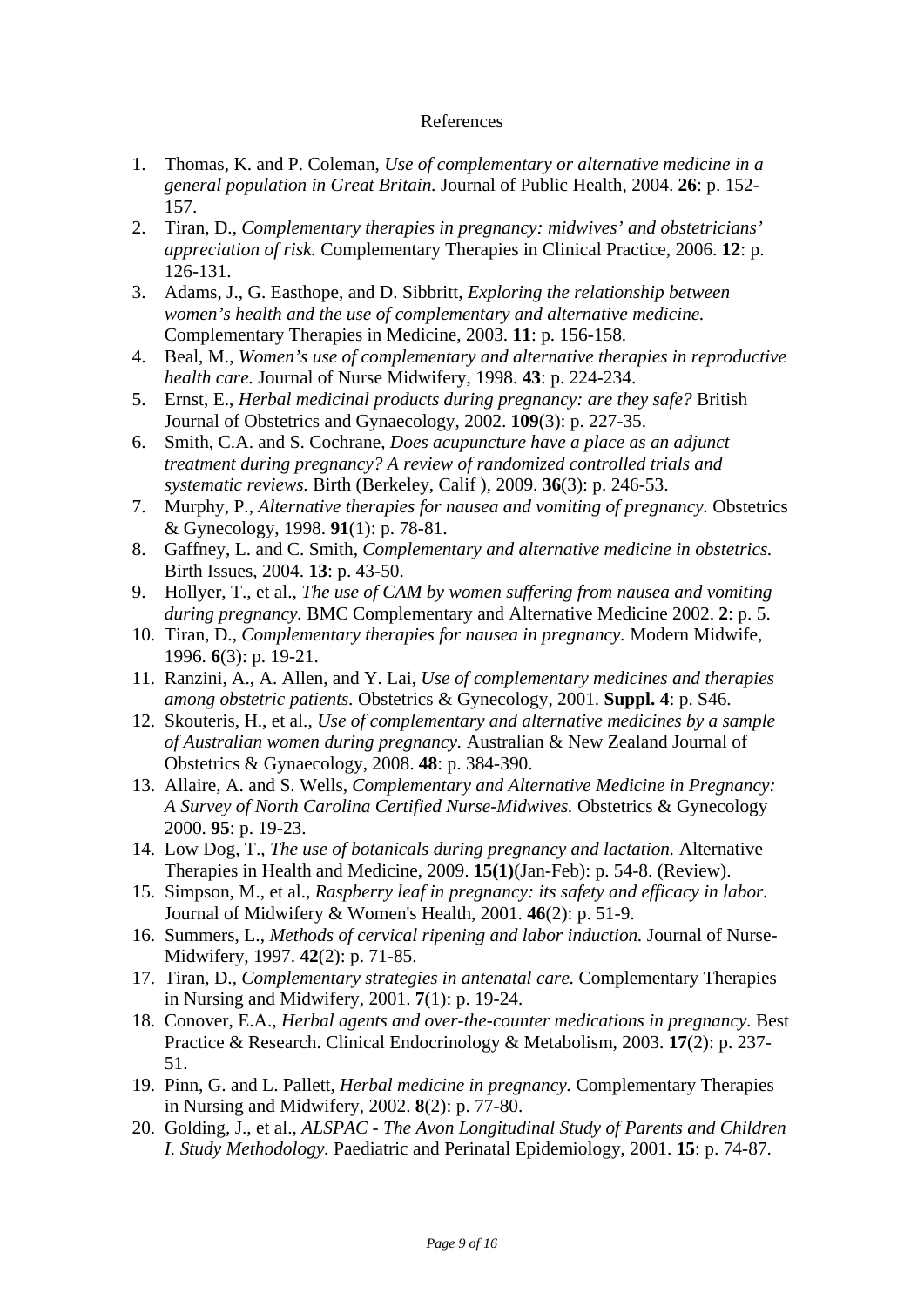- 21. Headley, J., et al., *Medication use during pregnancy: data from the Avon Longitudinal Study of Parents and Children.* European Journal of Clinical Pharmacology, 2004. **60**: p. 355-361.
- 22. Gibson, P., R. Powrie, and J. Star, *Herbal and alternative medicine use during pregnancy: a cross-sectional survey* Obstetrics & Gynecology, 2001. **97**(4): p. S33- S45.
- 23. Thurer, K., et al., *The use of complementary and alternative medicine: a postpartum survey.* Obstetrics & Gynecology, 2003. **101**(4 (Suppl)): p. S87.
- 24. Holst, L., et al., *The use and the user of herbal remedies during pregnancy.* Journal of Alternative and Complementary Medicine, 2009. **15**(7): p. 787-92.
- 25. Thompson, E.A., J.L. Bishop, and K. Northstone, *The use of homeopathic products in childhood: data generated over 8.5 years from the Avon Longitudinal Study of Parents and Children (ALSPAC).* Journal of Alternative and Complementary Medicine, 2010. **16**(1): p. 69-79.
- 26. Forster, D.A., et al., *Herbal medicine use during pregnancy in a group of Australian women.* BMC Pregnancy and Childbirth, 2006. **6**: p. 21.
- 27. Allaire, A.D., *Complementary and alternative medicine in the labor and delivery suite.* Clinical Obstetrics and Gynecology, 2001. **44**(4): p. 681-91.
- 28. Gori, L., et al., *Use of herbal products among pregnant women in Empoli Sanitary District.* Evidence-Based Complementary and Alternative Medicine, 2007. **4**: p. 59- 64.
- 29. Lin Zhang, A., et al., *A population survey on the use of 24 common medicinal herbs in Australia.* Pharmacoepidemiology and Drug Safety, 2008. **17**: p. 1006-1013.
- 30. Gharoro, E.P. and A.A. Igbafe, *Pattern of drug use amongst antenatal patients in Benin City, Nigeria.* Medical Science Monitor, 2000. **6**(1): p. 84-7.
- 31. Mabina, M.H., J. Moodley, and S.B. Pitsoe, *The use of traditional herbal medication during pregnancy.* Tropical Doctor, 1997. **27**(2): p. 84-6.
- 32. Wilkinson, J., *What do we know about morning sickness treatments? A literature survey.* Midwifery, 2000. **16**: p. 224-228.
- 33. Bent, S., *Herbal medicine in the United States: review of efficacy, safety, and regulation: grand rounds at University of California, San Francisco Medical Center.* Journal of General Internal Medicine, 2008. **23**(6): p. 854-9.
- 34. Wang, Y., et al., *A metabonomic strategy for the detection of the metabolic effects of chamomile (Matricaria recutita L.) ingestion.* Journal of Agricultural and Food Chemistry, 2005. **53**(2): p. 191-6.
- 35. Katz, T., *The management of pregnancy and labour with homoeopathy.* Complementary Therapies in Nursing and Midwifery, 1995. **1**(6): p. 159-64.
- 36. Oberbaum, M., et al., *The effect of the homeopathic remedies Arnica montana and Bellis perennis on mild postpartum bleeding - a randomized, double-blind, placebocontrolled study - preliminary results.* Complementary Therapies in Medicine, 2005. **13**(2): p. 87-90.
- 37. Bastard, J. and D. Tiran, *Aromatherapy and massage for antenatal anxiety: its effect on the fetus.* Complementary Therapies in Clinical Practice, 2006. **12**(1): p. 48-54.
- 38. Prabuseenivasan, S., M. Jayakumar, and S. Ignacimuthu, *In vitro antibacterial activity of some plant essential oils.* BMC Complementary and Alternative Medicine, 2006. **6**: p. 39.
- 39. Tiran, D. and H. Chummun, *Complementary therapies to reduce physiological stress in pregnancy.* Complementary Therapies in Nursing and Midwifery, 2004. **10**(3): p. 162-7.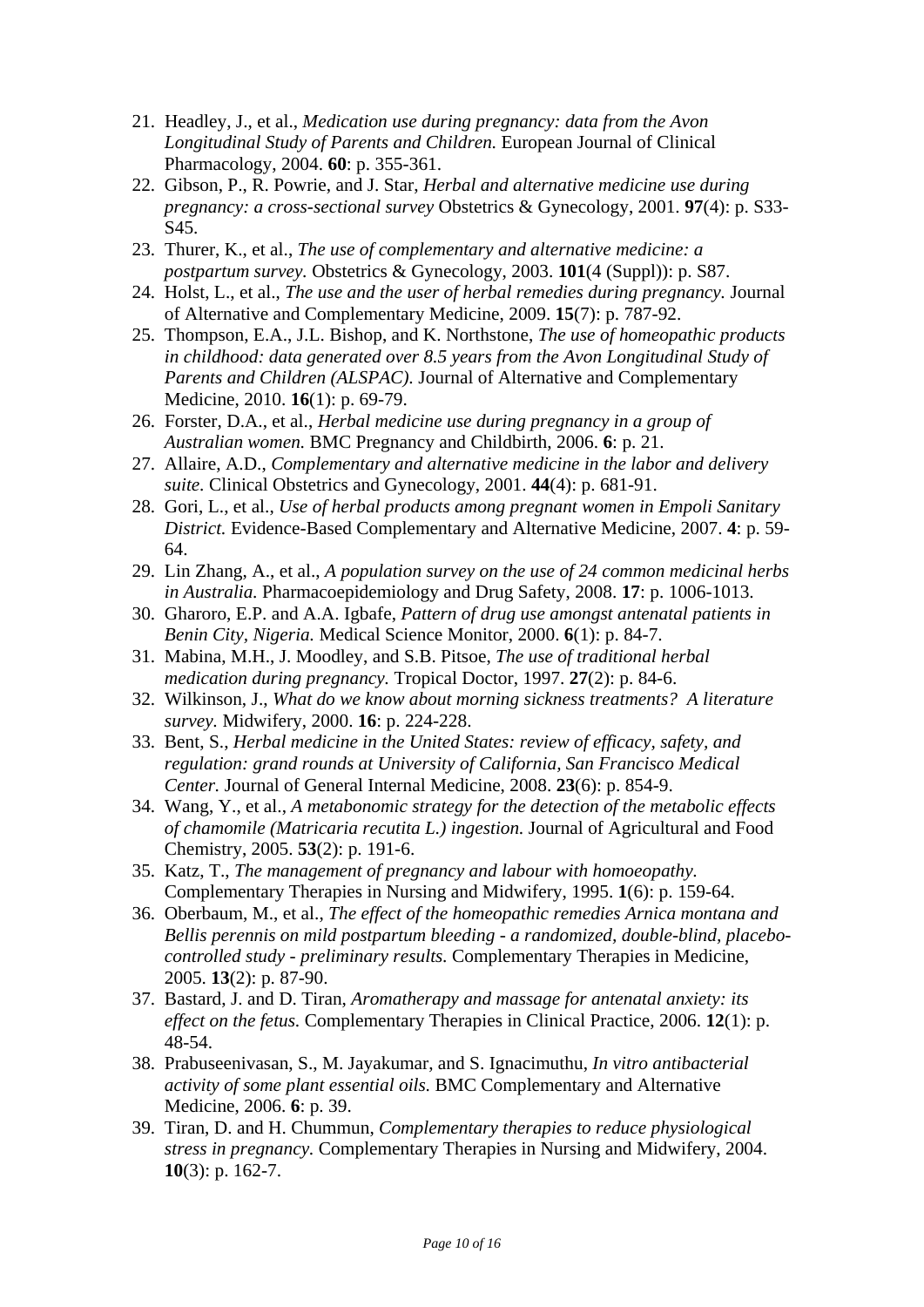- 40. Mousley, S., *Audit of an aromatherapy service in a maternity unit.* Complement Ther Clin Pract, 2005. **11**(3): p. 205-10.
- 41. Dale, A. and S. Cornwell, *The role of lavender oil in relieving perineal discomfort following childbirth: a blind randomized clinical trial.* Journal of Advanced Nursing, 1994. **19**(1): p. 89-96.
- 42. Mousley, S., *Audit of an aromatherapy service in a maternity unit.* Complementary Therapies in Clinical Practice, 2005. **11**(3): p. 205-10.
- 43. *Self-care Library*. [cited 2011 13 July 2011]; Available from: http://selfcarelibrary.info/.
- 44. Ernst, E., *Herb-drug interactions: potentially important but woefully underresearched.* European Journal of Clinical Pharmacology, 2000. **56**(8): p. 523-4.
- 45. Werler, M.M., et al., *Use of over-the-counter medications during pregnancy.* American Journal of Obstetrics and Gynecology, 2005. **193**(3 Pt 1): p. 771-7.
- 46. McKenna, L. and M. McIntyre, *What over-the-counter preparations are pregnant women taking? A literature review.* Journal of Advanced Nursing, 2006. **56**(6): p. 636-45.
- 47. Gaffney, L. and C.A. Smith, *Use of complementary therapies in pregnancy: the perceptions of obstetricians and midwives in South Australia.* Australian & New Zealand Journal of Obstetrics & Gynaecology, 2004. **44**(1): p. 24-9.
- 48. Cragan, J.D., et al., *Ensuring the safe and effective use of medications during pregnancy: planning and prevention through preconception care.* Maternal and Child Health Journal, 2006. **10**(5 Suppl): p. S129-35.
- 49. Henry, A. and C. Crowther, *Patterns of medication use during*
- *and prior to pregnancy: the MAP study.* Australian & New Zealand Journal of Obstetrics & Gynaecology, 2000. **40**: p. 154-172.
- 50. Moussally, K., D. Oraichi, and A. Berard, *Herbal products use during pregnancy: prevalence and predictors.* Pharmacoepidemiology and Drug Safety, 2009. **18**(6): p. 454-61.
- 51. Refuerzo, J.S., et al., *Use of over-the-counter medications and herbal remedies in pregnancy.* American Journal of Perinatology, 2005. **22**(6): p. 321-4.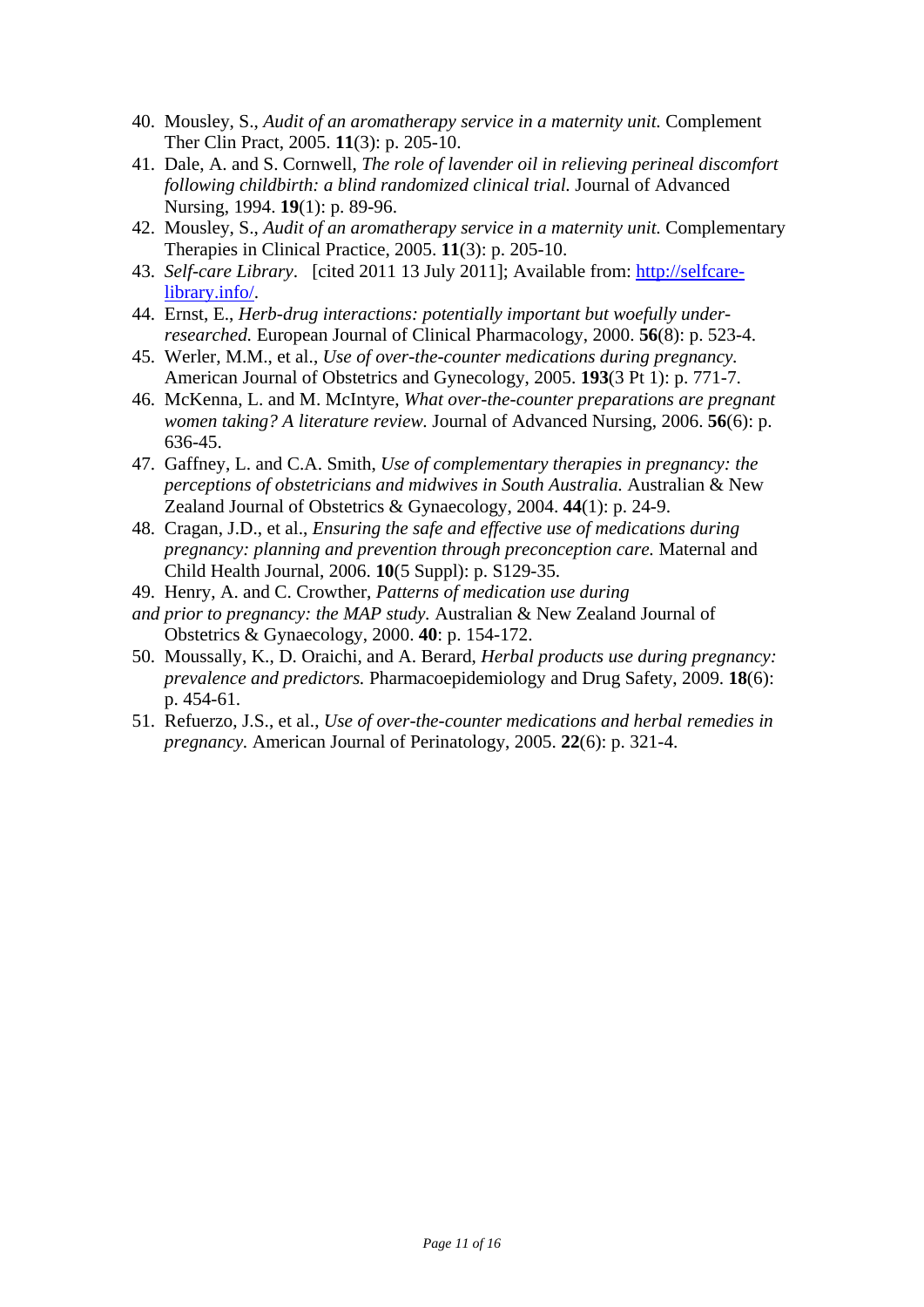| Time point<br>(number)<br>responded) |                | Question                                                                |
|--------------------------------------|----------------|-------------------------------------------------------------------------|
| 8 weeks                              | $\mathbf{1}$   | Name any pills, medicines and ointments (including homeopathic and      |
| $(n=13548)$                          |                | herbal preparations) you have taken or used since the beginning of this |
|                                      |                | pregnancy                                                               |
|                                      | $\overline{2}$ | At present how much of the following do you usually drink in a day -    |
|                                      |                | other drinks                                                            |
| 12 weeks                             | 3              | Are there any problems for which you have regular treatment or          |
| $(n=12452)$                          |                | medicine?                                                               |
| 18 weeks                             | $\overline{4}$ | During this pregnancy have you been taking supplements?                 |
| $(n=13194)$                          | 5              | Do you ever take homeopathic medicines?                                 |
|                                      | 6              | Name any pills, medicines and ointments (including homeopathic and      |
|                                      |                | herbal preparations) you have taken or used in the past 3 months        |
|                                      | 7              | At present how much of the following do you usually drink in a day: -   |
|                                      |                | other drinks                                                            |
| 32 weeks                             | 8              | In the last 3 months have you been taking supplements or diet foods?    |
| $(n=12421)$                          | 9              | Do you ever take homeopathic medicines?                                 |
|                                      | 10             | Name any pills, medicines and ointments (including homeopathic and      |
|                                      |                | herbal preparations) you have taken or used in the past 3 months        |
|                                      | 11             | Do you drink herbal teas?                                               |

Table 1 Source of CAM data during pregnancy in ALSPAC

Table 2 Use of any CAM during pregnancy

| Time point $n / total$      |                                     | $\frac{0}{0}$ | 95% CI       |
|-----------------------------|-------------------------------------|---------------|--------------|
| $1st$ trimester 824 / 13777 |                                     | 6.0           | (5.6, 6.4)   |
|                             | $2nd$ trimester $1639 / 13194$ 12.4 |               | (11.9, 13.0) |
|                             | $3rd$ trimester $3269 / 12421$ 26.3 |               | (25.6, 27.1) |
| Any time                    | 3774 / 14115 26.7                   |               | (26.0, 27.5) |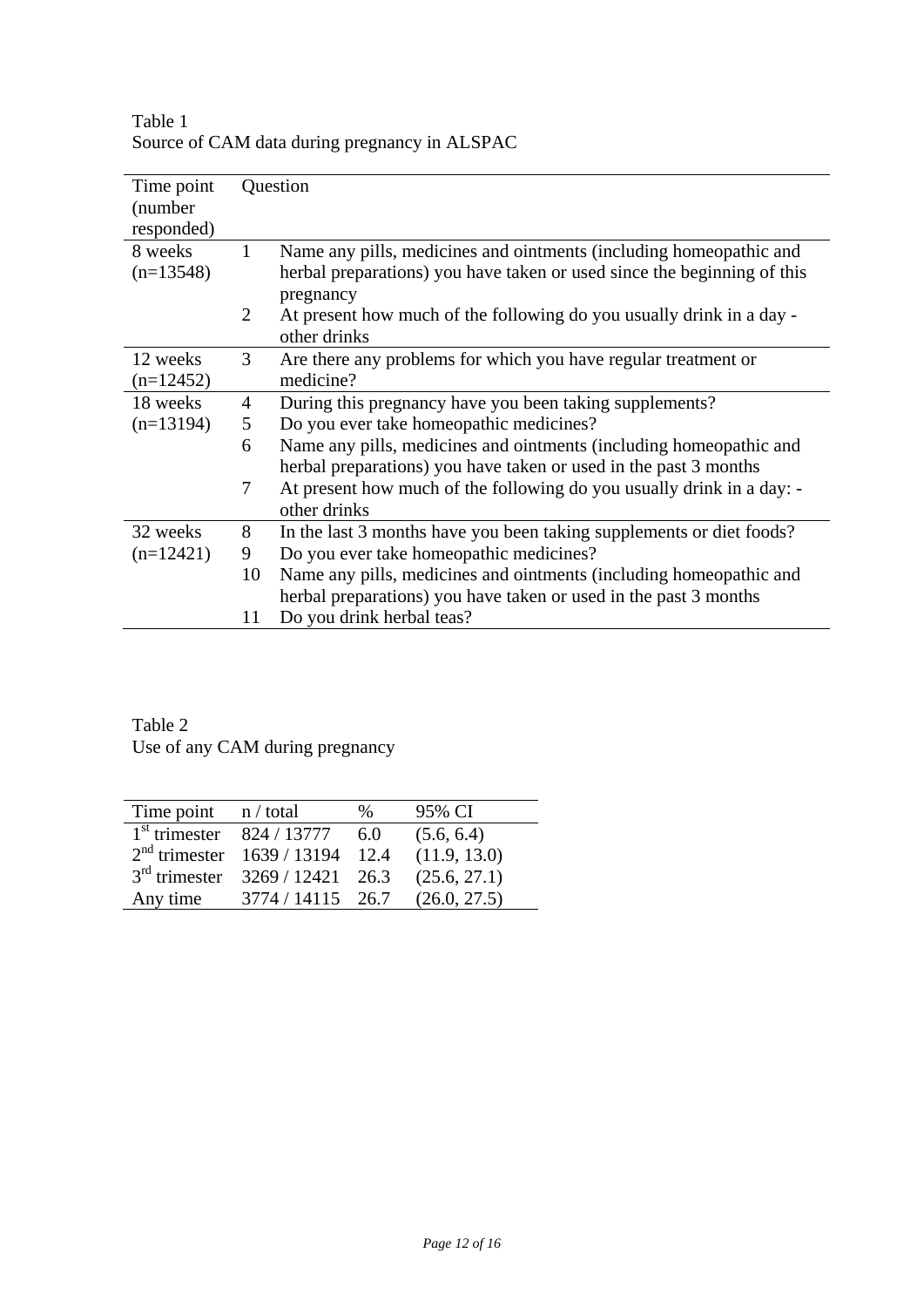### Table 3

Frequency of use of individual CAM treatments at various time points during pregnancy (numbers in bold indicate the most commonly reported treatments within each time period)

| Treatment                      | 1 <sub>st</sub> |      | $2^{\overline{nd}}$ |      | $3^{rd}$  |      | Any use in |      |
|--------------------------------|-----------------|------|---------------------|------|-----------|------|------------|------|
|                                | trimester       |      | trimester           |      | trimester |      | pregnancy  |      |
|                                | n/13777         | $\%$ | n/13194             | $\%$ | n/12421   | $\%$ | n/14115    | $\%$ |
| Herbal tea*                    | 314             | 2.3  | 478                 | 3.6  | 2300      | 18.5 | 2490       | 17.6 |
| Homeopathic medicine           | 248             | 1.8  | 1289                | 9.8  | 1586      | 12.8 | 2032       | 14.4 |
| Herbal medicine*               | 326             | 2.4  | 433                 | 3.3  | 401       | 3.2  | 807        | 5.7  |
| Aromatherapy                   | 12              | 0.09 | 40                  | 0.30 | 34        | 0.27 | 72         | 0.51 |
| Osteopathy                     | 15              | 0.11 |                     |      |           |      | 15         | 0.11 |
| <b>Chinese Herbal Medicine</b> | $\overline{4}$  | 0.03 | 6                   | 0.05 | 4         | 0.03 | 12         | 0.08 |
| Chiropractic                   | 10              | 0.07 |                     |      |           |      | 10         | 0.07 |
| Acupuncture/acupressure        | 6               | 0.04 | $\overline{2}$      | 0.02 |           |      | 7          | 0.05 |
| Reflexology                    | 2               | 0.01 | 1                   | 0.01 |           |      | 3          | 0.02 |
| <b>Cranial Sacral Therapy</b>  |                 | 0.01 |                     |      |           |      |            | 0.01 |
| <b>Hypnosis</b>                |                 | 0.01 |                     |      |           |      |            | 0.01 |
| Massage                        |                 | 0.01 |                     |      |           |      |            | 0.01 |
| Naturopathy                    |                 |      |                     | 0.01 |           |      |            | 0.01 |
| * Any herbal product           | 602             | 4.4  | 692                 | 5.2  | 2487      | 20.0 | 2818       | 20.0 |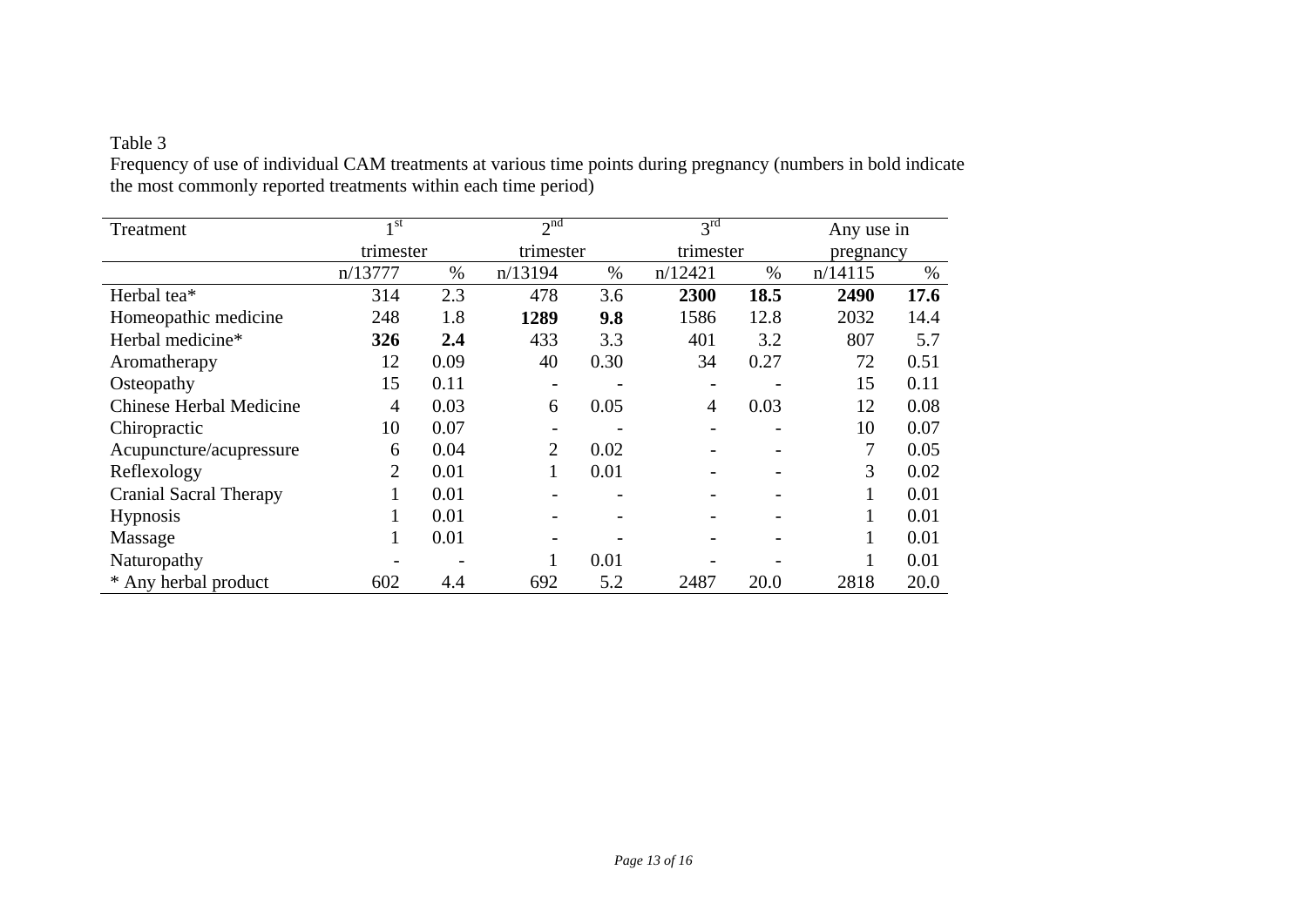### Table 4:

Frequency of use of the *most commonly* reported CAM products at various time points during pregnancy

(numbers in bold indicate the most commonly reported products within each time period).

Percentages are calculated from the total number of CAM users at each time point.

| CAM product                                 | 1 <sup>st</sup><br>trimester |      | 2 <sup>nd</sup><br>trimester |      | 3 <sup>rd</sup><br>trimester |      | Any use in<br>pregnancy |      |
|---------------------------------------------|------------------------------|------|------------------------------|------|------------------------------|------|-------------------------|------|
|                                             | n/824                        | $\%$ | n/1639                       | $\%$ | n/3269                       | $\%$ | n/3774                  | $\%$ |
| Herbal (medicines $\&$ teas)                |                              |      |                              |      |                              |      |                         |      |
| Chamomile                                   | 31                           | 3.8  | 30                           | 1.8  | 530                          | 16.2 | 551                     | 14.6 |
| Peppermint/mint                             | 40                           | 4.9  | 38                           | 2.3  | 511                          | 15.6 | 537                     | 14.2 |
| Raspberry leaf                              | 41                           | 5.0  | 49                           | 3.0  | 415                          | 12.7 | 444                     | 11.8 |
| Rosehip                                     | 12                           | 1.5  | 8                            | 0.5  | 264                          | 8.1  | 274                     | 7.3  |
| Senna                                       | 58                           | 7.0  | 52                           | 3.2  | 34                           | 1.0  | 112                     | 3.0  |
| Evening Primrose oil                        | 64                           | 7.8  | 72                           | 4.4  | 41                           | 1.3  | 109                     | 2.9  |
| Ginger                                      | 40                           | 4.9  | 47                           | 2.9  | 13                           | 0.4  | 81                      | 2.1  |
| Fennel                                      | $\mathbf{1}$                 | 0.1  | $\mathbf{1}$                 | 0.1  | 68                           | 2.1  | 68                      | 1.8  |
| Floradix $\mathbb{D}^1$                     | 29                           | 3.5  | 40                           | 2.4  | 9                            | 0.3  | 53                      | 1.4  |
| Night Time tea $2$                          | $\overline{a}$               | 0.0  | $\overline{2}$               | 0.1  | 46                           | 1.4  | 48                      | 1.3  |
| Garlic                                      | 23                           | 2.8  | 32                           | 2.0  | 20                           | 0.6  | 47                      | 1.2  |
| Jasmine green tea                           | $\mathbf{1}$                 | 0.1  | $\overline{2}$               | 0.1  | 42                           | 1.3  | 42                      | 1.1  |
| Herbal cough medicine                       | 13                           | 1.6  | 23                           | 1.4  | 5                            | 0.2  | 33                      | 0.9  |
| Ginseng                                     | 10                           | 1.2  | 17                           | 1.0  | 9                            | 0.3  | 30                      | 0.8  |
| Lemon Verbena                               | $\mathbf{1}$                 | 0.1  | $\overline{a}$               | 0.0  | 24                           | 0.7  | 25                      | 0.7  |
| Homeopathic                                 |                              |      |                              |      |                              |      |                         |      |
| Arnica tablets & cream                      | 17                           | 2.1  | 89                           | 5.4  | 46                           | 1.4  | 117                     | 3.1  |
| Ipecac                                      | 40                           | 4.9  | 52                           | 3.2  | 36                           | 1.1  | 72                      | 1.9  |
| Calendula tablets & cream                   | 19                           | 2.3  | 35                           | 2.1  | 20                           | 0.6  | 52                      | 1.4  |
| Bach Flower remedies $&$ cream <sup>3</sup> | 9                            | 1.1  | 28                           | 1.7  | 19                           | 0.6  | 45                      | 1.2  |
| Pulsatilla                                  | 7                            | 0.8  | 18                           | 1.1  | 25                           | 0.8  | 38                      | 1.0  |
| Nux-vomica                                  | 19                           | 2.3  | 29                           | 1.8  | 23                           | 0.7  | 37                      | 1.0  |
| New Era Hay Fever <sup>4</sup>              | 5                            | 0.6  | 20                           | 1.2  | 12                           | 0.4  | 31                      | 0.8  |
| Sepia                                       | 11                           | 1.3  | 18                           | 1.1  | 15                           | 0.5  | 26                      | 0.7  |
| Chamomilla tablets & tincture               | 8                            | 1.0  | 8                            | 0.5  | 11                           | 0.3  | 24                      | 0.6  |
| Aconite                                     | 6                            | 0.7  | 14                           | 0.9  | 8                            | 0.2  | 20                      | 0.5  |
| Caulophyllum                                | $\mathbf{1}$                 | 0.1  | 6                            | 0.4  | 12                           | 0.4  | 17                      | 0.5  |
| Nelsons Pollena <sup>5</sup>                | 6                            | 0.7  | 5                            | 0.3  | 11                           | 0.3  | 17                      | 0.5  |
| Phosphorus                                  | 5                            | 0.6  | 12                           | 0.7  | 6                            | 0.2  | 14                      | 0.4  |
| Weleda Mixed Pollen <sup>6</sup>            | 3                            | 0.4  | 9                            | 0.5  | $\overline{7}$               | 0.2  | 14                      | 0.4  |
| Sulphur                                     | $\overline{2}$               | 0.2  | 9                            | 0.5  | 8                            | 0.2  | 12                      | 0.3  |
| <b>Aromatherapy</b>                         |                              |      |                              |      |                              |      |                         |      |
| Lavender                                    | 6                            | 0.7  | 10                           | 0.6  | 11                           | 0.3  | 20                      | 0.5  |
| Eucalyptus                                  | 3                            | 0.4  | $\tau$                       | 0.4  | 7                            | 0.2  | 15                      | 0.4  |
| Peppermint/spearmint                        | $\overline{\phantom{a}}$     | 0.0  | 5                            | 0.3  | 6                            | 0.2  | 10                      | 0.3  |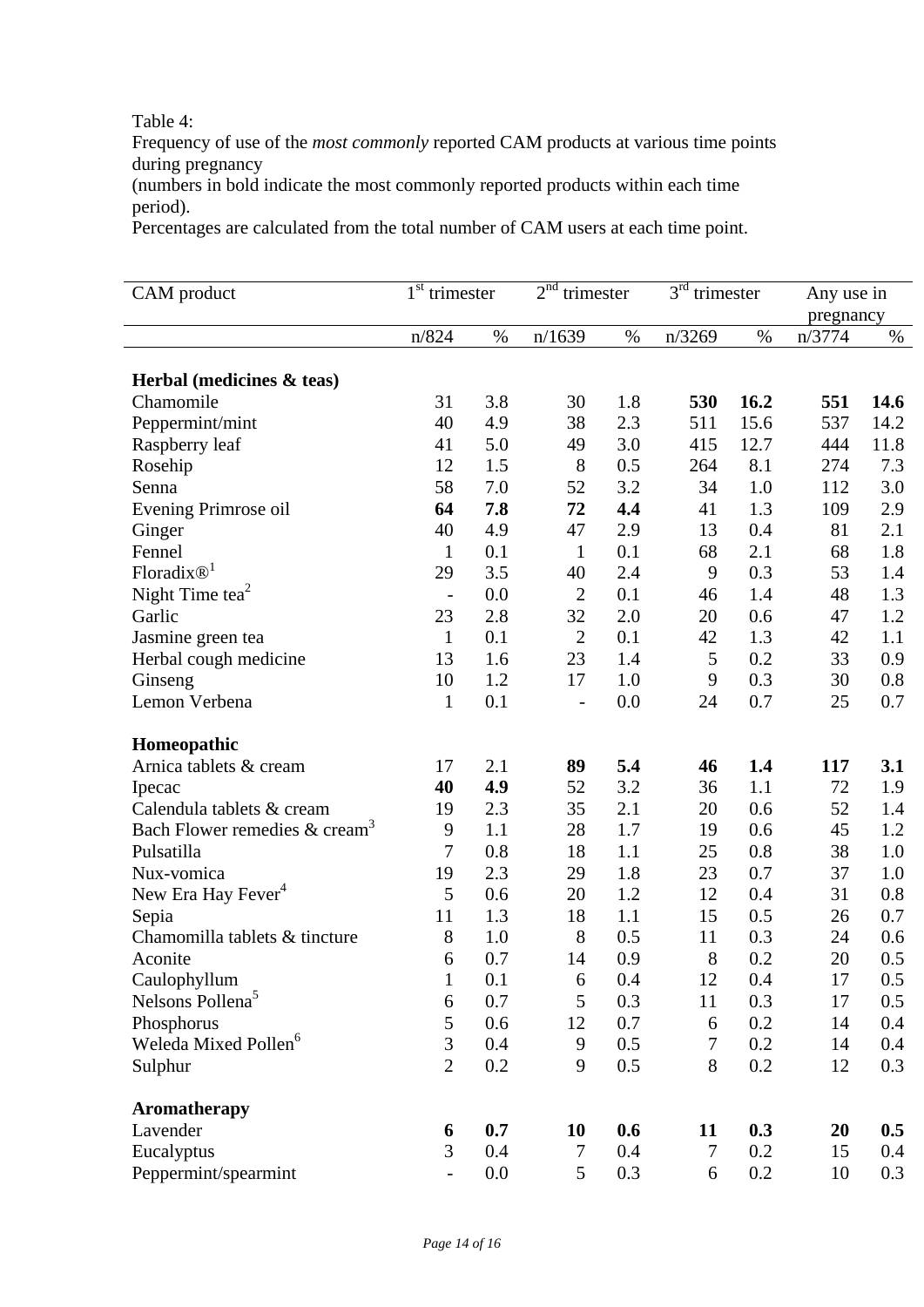| Neroli    | 2 0.2 1 0.1 3 0.1 5 0.1                                             |  |  |  |
|-----------|---------------------------------------------------------------------|--|--|--|
| Chamomile | $1 \quad 0.1 \quad 2 \quad 0.1 \quad 2 \quad 0.1 \quad 4 \quad 0.1$ |  |  |  |

1 Liquid multi-vitamin supplement and herbs. Salus-Haus, Bavaria, Germany

2 Blended tea of herbs, flowers, fruits and spices. Heath and Heather Ltd., Merseyside, England

3 A. Nelsons and Co. Ltd, Wimbledon, London, England

4 Homeopathic product for the symptomatic relief of hay fever. New Era Laboratories Ltd., Hull, England

5 Homeopathic product for the symptomatic relief of hay fever. A. Nelsons and Co. Ltd, Wimbledon, London, England

Homeopathic product for the symptomatic relief of hay fever. Weleda UK Ltd., Ilkeston, Derbyshire, England

### Table: 5

Socio-demographic characteristics of CAM use in pregnancy (ever reported)

|                                                          | CAM use                  |                        | Non-CAM use              |      |
|----------------------------------------------------------|--------------------------|------------------------|--------------------------|------|
|                                                          | $(26.7\%; n=3774)$       |                        | $(73.3\%; n=10341)$      |      |
|                                                          | $\mathbf n$              | $\%$                   | $\mathbf n$              | $\%$ |
| Age at delivery                                          |                          |                        |                          |      |
| $< 20 - 24$                                              | 490                      | 15.2                   | 2739                     | 84.8 |
| $25-29$                                                  | 1326                     | 25.0                   | 3984                     | 75.0 |
| 30-34                                                    | 1320                     | 34.9                   | 2463                     | 65.1 |
| $35 - 40 +$                                              | 595                      | 43.5                   | 772                      | 56.5 |
|                                                          |                          |                        | $X^2 = 545.46$ (p<0.001) |      |
| <b>Employment status</b>                                 |                          |                        |                          |      |
| Working (full/part-time, self-employed)                  | 1636                     | 34.2                   | 3154                     | 65.8 |
| Unemployed                                               | 126                      | 28.4                   | 318                      | 71.6 |
| Not working (ill health, retirement, on training scheme) | 1391                     | 26.8                   | 3801                     | 73.2 |
|                                                          |                          | $X^2$ =64.80 (p<0.001) |                          |      |
| <b>Ethnicity</b>                                         |                          |                        |                          |      |
| White                                                    | 3495                     | 29.3                   | 8432                     | 70.7 |
| Non-white                                                | 129                      | 40.2                   | 192                      | 59.8 |
|                                                          |                          | $X^2$ =17.77 (p<0.001) |                          |      |
| <b>Highest educational qualification</b>                 |                          |                        |                          |      |
| Degree (highest)                                         | 860                      | 54.2                   | 727                      | 45.8 |
| A (Advanced) level                                       | 1163                     | 42.0                   | 1608                     | 58.0 |
| O (Ordinary) level                                       | 1054                     | 24.7                   | 3219                     | 75.3 |
| Vocational qualification                                 | 226                      | 18.6                   | 989                      | 81.4 |
| CSE (Certificate of Secondary Education) (lowest)        | 347                      | 13.9                   | 2147                     | 86.1 |
|                                                          |                          |                        | $X^2$ =1079.40 (p<0.001) |      |
| <b>Housing tenure</b>                                    |                          |                        |                          |      |
| Owned/mortgaged                                          | 2959                     | 30.3                   | 6798                     | 69.7 |
| Rented from council/housing association                  | 288                      | 13.5                   | 1850                     | 86.5 |
| Privately rented                                         | 421                      | 29.2                   | 1019                     | 70.8 |
|                                                          | $X^2 = 252.32$ (p<0.001) |                        |                          |      |
| <b>Marital status</b>                                    |                          |                        |                          |      |